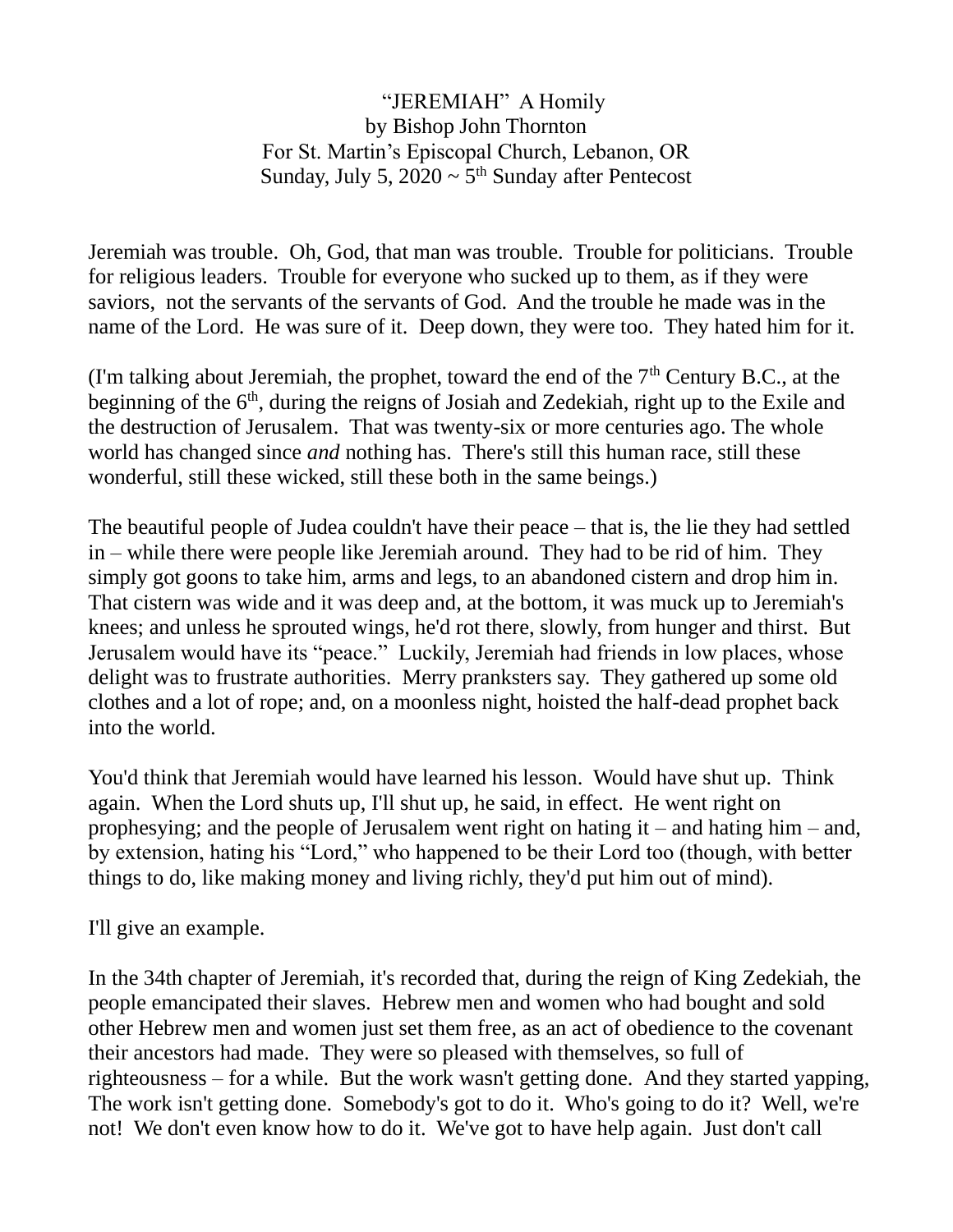them slaves; call them "the help." So those same Hebrew men and women enslaved other Hebrew men and women all over again. The work got done. And the enslavers got happy. And Jeremiah got mad.

You hypocrites! The Lord delivered your ancestors from slavery in Egypt. And your ancestors determined – made a sacred covenant – never to enslave other people, buy and sell them as if they were chattel. You profane the name of the Lord. You hypocrits! Don't think you're going to escape judgment. (Not long after, those same beautiful people of Jerusalem were marched off to exile in Babylon and their city leveled.)

In the 7th chapter of the Book of Jeremiah, Jeremiah goes to "the gate of the Lord's house" (the Temple). He addresses the people of Jerusalem:

"Thus says the Lord of hosts...Amend your ways...and let me dwell with you in this place. This is the Temple of the Lord, the Temple of the Lord, the Temple of the Lord...For if you truly amend your ways...if you truly act justly...if you do not oppress the alien, the orphan, the widow, or shed innocent blood in this place...if you do not go after other gods...then I will dwell with you in this place, in the land I gave to your ancestors for ever and ever."

"The Temple" is where a holy God waits for enfleshment, waits for the just society, waits for the tender and joyful embrace of all human beings, black, brown, white; so waits for the amendment of our ways.

On June 1<sup>st</sup>, the President of the United States went to the gate of the Lord's house. It was a church. It was our church. It was St. John's Episcopal Church on Lafayette Square, across from the White House. The President led his Chief of Staff and his Attorney General and his Secretary of Defense and a dozen or so other White House officials – and, oh, the Chairman of the Joint Chiefs of Staff, dressed in fatigues for battle and, yes, Ivanka, the only woman in the troop (and the only one with sense enough to wear a face mask). The President stood in front of the church sign and hoisted a Bible, upside down, in the air and had his picture taken.

(The Chairman of the Joint Chiefs of Staff was the only one with the grace of humiliation. A week later, he apologized.)

Out of context, it seemed comical, like a scene from a Monte Python film.

But, in context, it was not comical. It was brutal. For that "triumphal entry," palm branches did not pave the way. The way was cleared with tear gas and pepper spray and flash/bang grenades and rubber bullets, against American citizens who were protesting the murder of George Floyd by Minneapolis policemen and who had every right under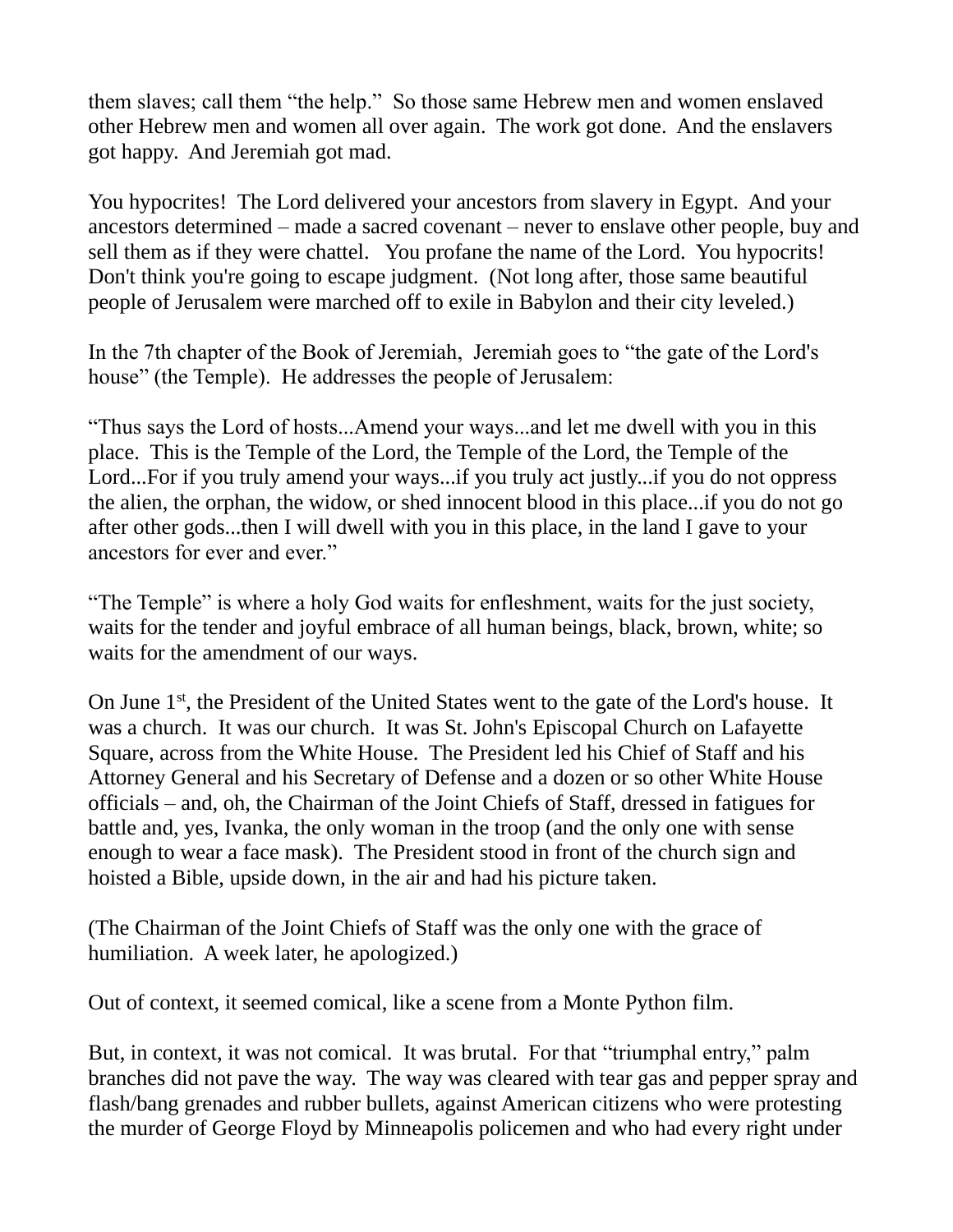our Constitution to do so. But that photo-shoot was of the utmost importance for p.r. and politics; so the protesters had to be dispersed, running away in terror, dousing and mopping their stinging eyes – and weeping the death of decency.

That's the thing about unchecked power. It has no deference; it has no courtesy; it has no respect for boundaries; it has no ethic that restrains behavior and is predictable. It is wild. It is heartless. And it will kill democracy.

The President and his people went to St. John's Episcopal Church uninvited, unaccounced, and unwanted, as any President, Republican or Democrat, would be under similar circumstances. No one should stand on that holy ground and proclaim an anti-Gospel: Blessed are the powerful, for they shall dominate the streets. When you stand on holy ground, you stand in stocking feet; you stand softly; you stand quietly; you stand humbly. You're there to encounter God, whose judgments can be terrible, whose love is more terrible yet, as from the cross of Christ. It's the place of transformation, head, heart, gut. The church is not a backdrop, the Bible merely a prop. We trivialize either to our shame and an exile from blessing and peace.

No wonder the Bishop of Washington, D.C., Marianne Budde, and the Presiding Bishop, Michael Curry, were outraged. For lack of learning, for lack of understanding, for lack of giving a hoot, the White House would allow all of America to think, to believe, that some Episcopalians, in the name of us all, might have endorsed that violation of space and of persons. After all the effort of living up to our Baptismal Covenant, of "seeking justice and peace among all people," "of respecting the dignity of every human being" over the decades – and at some cost, let me tell you – for the White House to suggest that, for publicity, we could care less about a just society and the worth of every person. No wonder Bishop Budde and Bishop Curry were outraged. No wonder I'm daring this today.

My loves, you may think that I've crossed a line. You may think I'm doing politics. Of course I am. The Gospel of Jesus Christ is about the ordering of our hearts – and it's about the ordering of our lives wherever we live them,, home, neighborhood, city, county, state, nation, world. There's never a place and never a time when that ordering isn't as urgent as a heartbeat and just as necessary.

A month after the murder of George Floyd, the protests still go on. So where are we in all of this? I mean, *who* are we in all of this? In all of this, we're the baptized.

When we were baptized, the priest, with Chrism and the sign of the cross, said to us:

"I bless your eyes, that may see God's image in everyone."